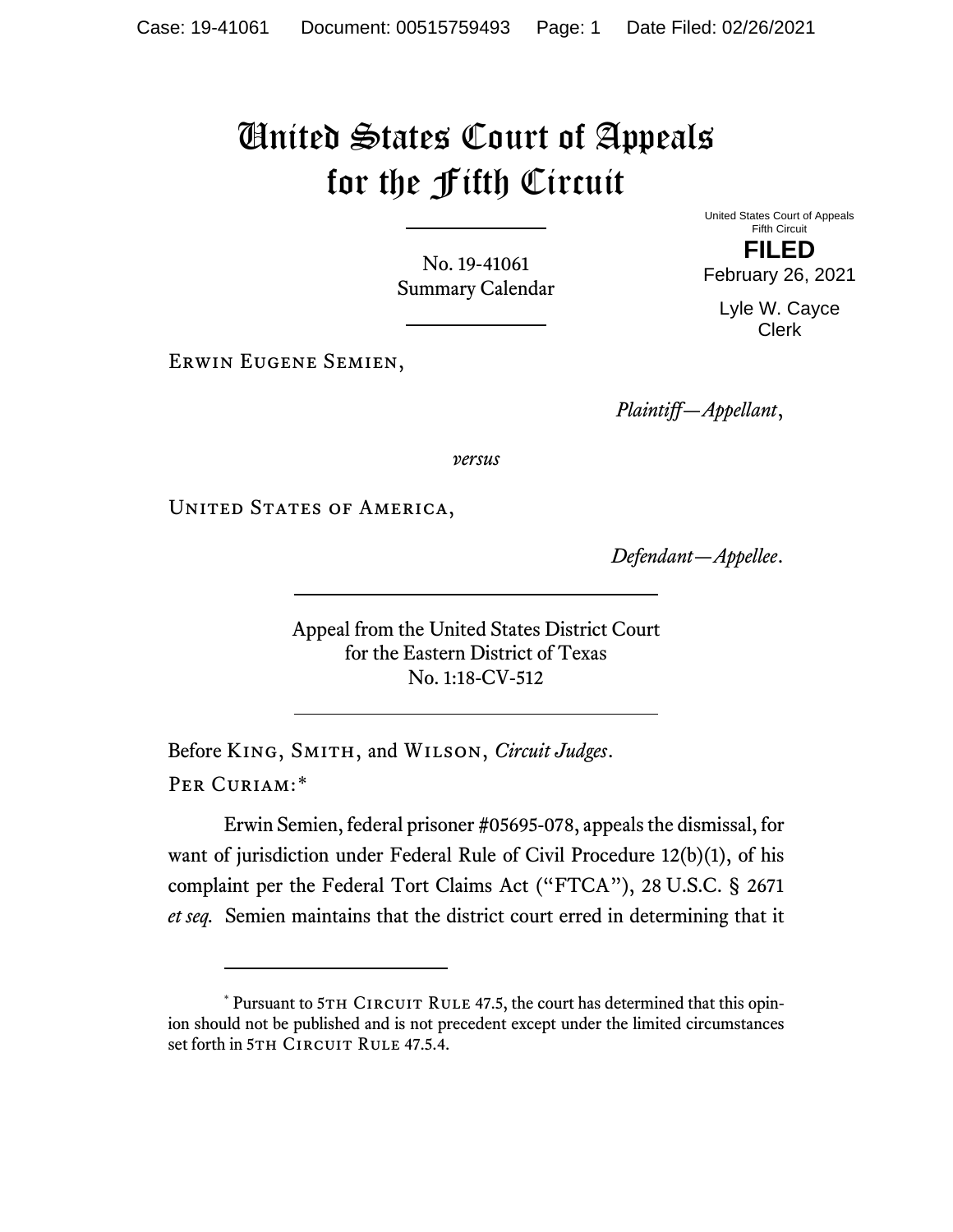## No. 19-41061

lacked jurisdiction because he failed to exhaust his administrative claim that a prison employee negligently caused his shoulder injury and the persons responsible for his medical care were not government employees.

We review *de novo* a Rule 12(b)(1) dismissal for lack of subject matter jurisdiction. *Freeman v. United States*, 556 F.3d 326, 334 (5th Cir. 2009). As a jurisdictional prerequisite under the FTCA, a claimant must exhaust his claim administratively before suing by giving notice of the claim to the appropriate federal agency. § 2675(a); *Cook v. United States ex rel. United States Dep't of Labor*, 978 F.2d 164, 165−66 (5th Cir. 1992). An administrative grievance must contain sufficient detail to give prison officials fair notice of the problem that will form the basis of the intended lawsuit plus an opportunity to address the problem. *Johnson v. Johnson*, 385 F.3d 503, 516−17 (5th Cir. 2004).

When making an administrative claim, a plaintiff is not required to enumerate legal theories of recovery specifically. *Life Partners Inc. v. United States*, 650 F.3d 1026, 1030 (5th Cir. 2011). "As long as the Government's investigation of [the] claim should have revealed theories of liability other than those specifically enumerated therein, those theories can properly be considered part of the claim." *Id*. (internal quotation marks and citation omitted).

Semien's complaint alleged that while housed at FCC Beaumont, he suffered a torn rotator cuff when he fell from a broken chair that the Bureau of Prisons ("BOP") negligently failed to maintain. His administrative claim, however, urged claims concerning injury caused by negligent medical care. The administrative claim failed to provide sufficient facts to alert the BOP of the negligence of a prison employee with regard to the chair or to allow for the investigation of such a claim. *See Johnson v. Johnson*, 385 F.3d 503, 516−17 (5th Cir. 2004). The district court therefore did not err in concluding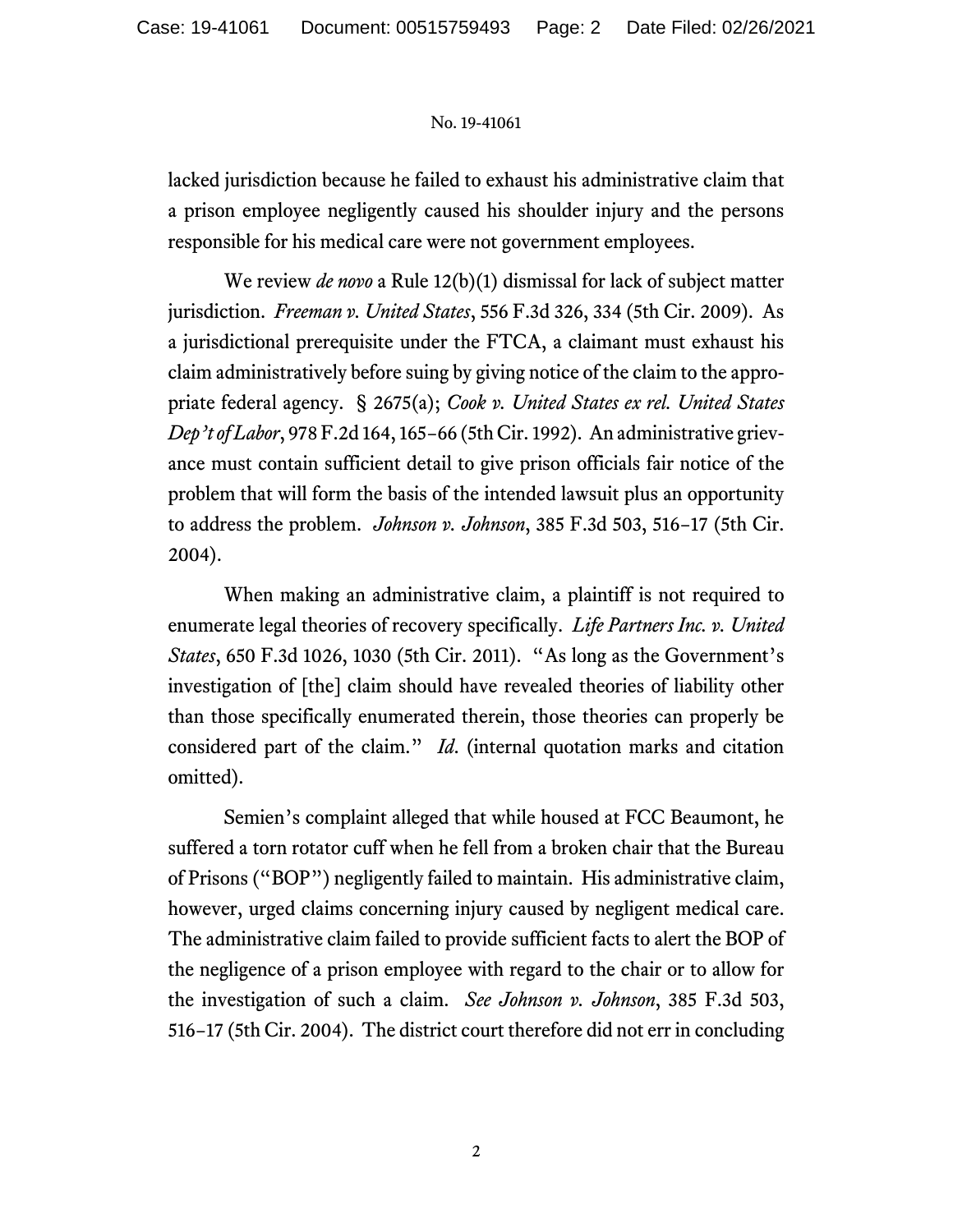## No. 19-41061

that Semien had failed to exhaust his claim that the chair had been negligently maintained.

Semien contends that the district court erred in finding that none of his medical treatment was provided by government employees. The FTCA provides for a waiver of the United States' immunity from suit for those claims regarding "injury or loss of property, or personal injury or death arising or resulting from the negligent or wrongful act or omission of any employee of the Government while acting within the scope of his office or employment  $\dots$ ." § 2679(b)(1). Although the United States has consented to be sued under the FTCA, such consent does not extend to the acts of independent contractors. *See Broussard v. United States*, 989 F.2d 171, 174 (5th Cir. 1993). The critical factor in determining whether an individual is an employee of the government or of an independent contractor is the power of the government to control that person's detailed physical performance. *See Linkous v. United States*, 142 F.3d 271, 275 (5th Cir. 1998).

The government produced affidavit testimony that medical care at FCC Beaumont was provided by an independent contractor, League Medical Concepts, LLC ("LMC"), under a comprehensive managed health care contract; no BOP personnel provided medical care to Semien at FCC Beaumont. *See Den Norske Stats Oljeselskap As v. HeereMac V.O.F*., 241 F.3d 420, 424 (5th Cir. 2001); *Menchaca v. Chrysler Credit Corp*. 613 F.2d 507, 511 (5th Cir. 1980). Semien has produced no competing evidence that the contract permitted the BOP to control the detailed performance of LMC or its employees such that the district court's finding was erroneous. *See Linkous*, 142 F.3d at 275.

Semien's contention that the district court impermissibly reached the merits of his tort claim is incorrect. The finding regarding the status of LMC as an independent contractor went to the issue of jurisdiction insofar as the